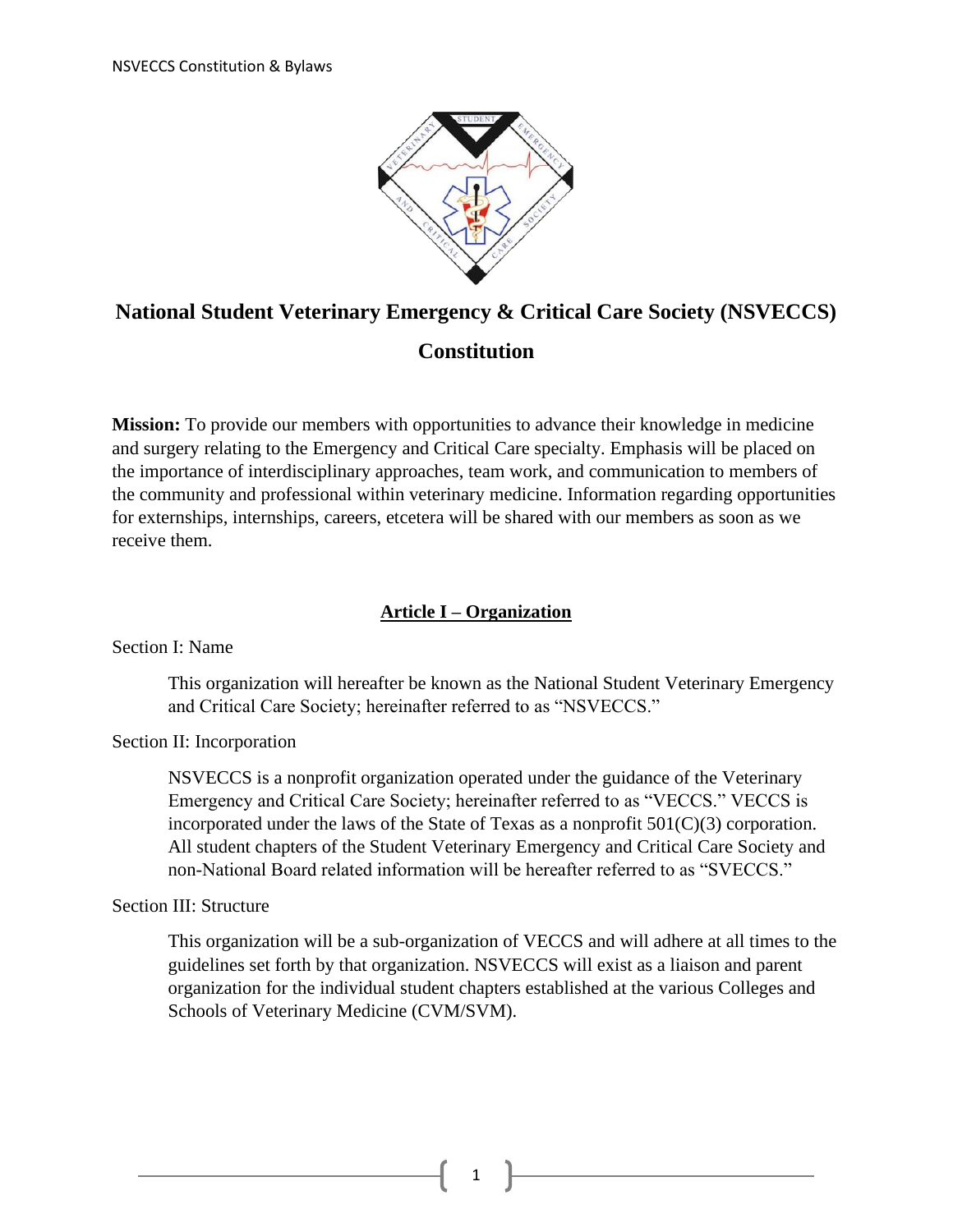## Section IV: Logo

NSVECCS will have as its logo the one displayed above. The symbol shall possess a veterinary caduceus and shall bear the words "Student Veterinary Emergency and Critical Care Society."

## Section V: Communication

Communication to all SVECCS members will occur via NSVECCS board member email list-serve and Facebook page to serve as an opportunity for communication between general members and the National Board as well as communication between members. Communication amongst specific members, chapter presidents, and schools will be through email. The NSVECCS Facebook page will serve as a place for members around the world to gather, socialize, and participate in various updates, challenges, discussions, etcetera.

## **Article II – Purpose**

The purpose of this organization will be the advancement of knowledge to veterinary medical and technology students, and the promotion of the Emergency and Critical Care (ECC) specialty, both for awareness of the members and in the community. To this end NSVECCS will function in the following capacities.

- 1) Dissemination of information about the functioning of VECCS to its membership, particularly in regards to policy changes, activities, symposiums, etcetera. To this end, a newsletter ("Vital Signs") will be published biannually (Spring and Fall) and distributed to all student members.
- 2) Dissemination of information about the various student chapters for the purposed of information VECCS and all the SVECCS of activities therein, and for the chapters to garner information and enthusiasm from the activities of others. This will also be included in the biannual newsletter.
- 3) Provide the elected officers of VECCS with a yearly report detailing the activities and finances of NSVECCS.
- 4) Encourage the inclusion of ECC topics in the curriculum for those CVMs/SVMs having student chapters.
- 5) To promote and coordinate potential externships and preceptorships in order to facilitate these opportunities for SVECCS members in their individual chapters. Encourage the pursuit of internships or residencies in ECC by the SVECCS members.
- 6) To encourage the members to pursue activities related to ECC, such that the members are able to gain exposure and experience in this important topic prior to graduation.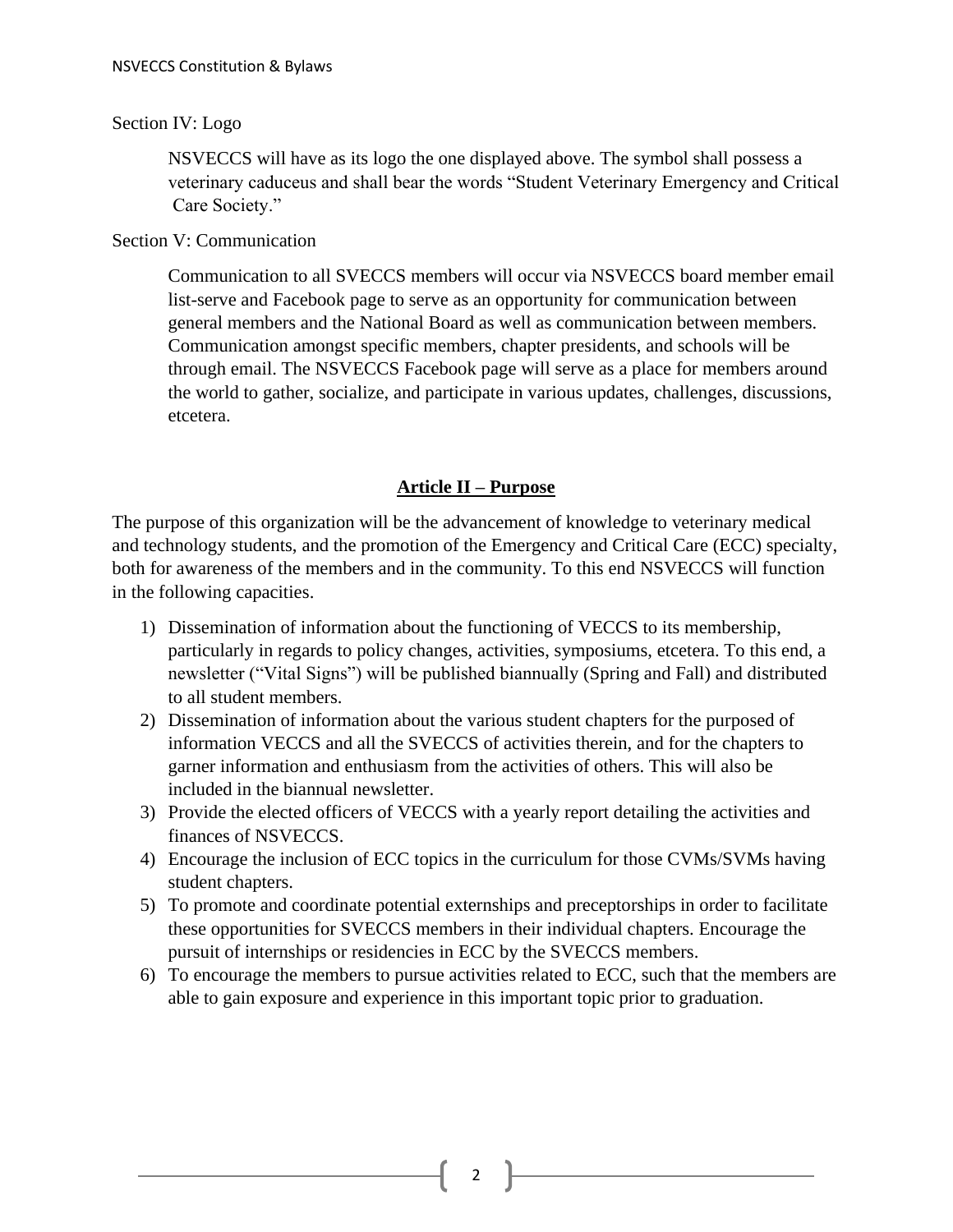

## **National Student Veterinary Emergency & Critical Care Society (NSVECCS)**

## **Bylaws**

## **Article I – Membership**

## Section I: Individual School Chapters

Individual school chapters shall be approved by the unanimous decision of the NSVECCS Board of Directors. Any activity carried out by a SVECCS chapter that is in variance with the bylaws of VECCS or the NSVECCS will jeopardize the membership of that chapter. To be considered as a chapter in good standing, an individual chapter must meet the qualification requirements in Article VII.

Section II: Members

Members in the NSVECCS will be those members in good standing with their respective SVECCS chapter. Members will be required to follow the bylaws of the VECCS, NSVECCS, and their respective SVECCS chapter in order to be considered in good standing with NSVECCS. To qualify for any awards or promotions sponsored by VECCS or NSVECCS, members must be in good standing with their respective SVECCS chapter and that same chapter must be in good standing with NSVECCS and VECCS.

## **Article II – Dues**

Section I: Individual Member Dues

Individual members must pay dues for the respective SVECCS chapter at the discretion of that chapter and its current officers.

## Sections II: SVECCS Chapter Dues

Individual SVECCS chapters do not pay dues to be in good standing with NSVECCS.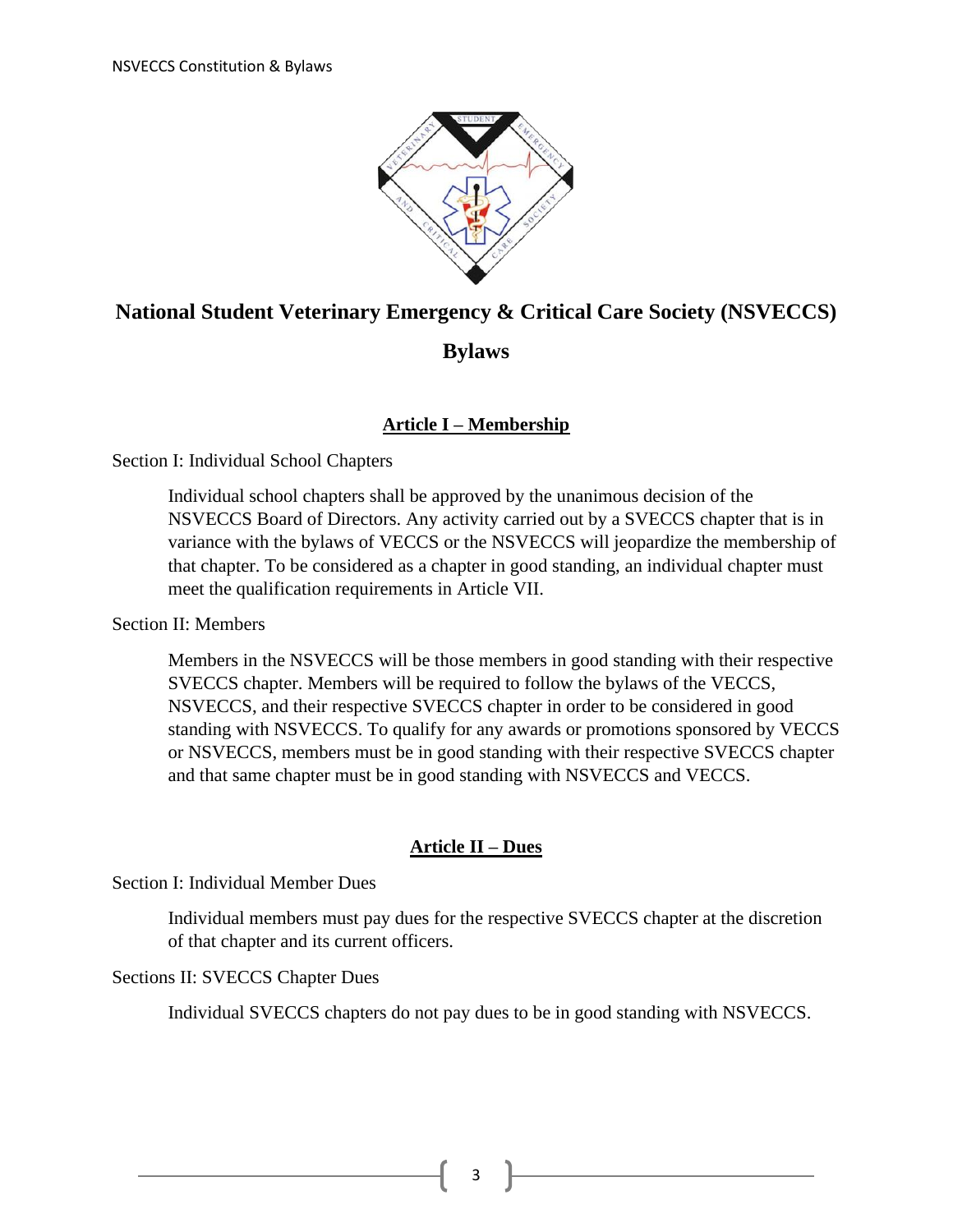## **Article III – Officers**

#### Section I: Elected Officers

The elected officers of NSVECCS will consist of a President, a Vice President (also known as the President-elect), a Secretary, a Communications Director, a Webmaster, and an Educational Director. Elections will be carried out by electronic ballot. Students in good standing with their respective SVECCS chapter are eligible for applying. Voting will take place once all identifying information has been removed from each application to ensure fairness. Voting will be carried out by the outgoing NSVECCS officers and is decided by the majority. In the event of a tie, Donna Sullivan or the President of VECCS will be the tiebreaker. Students that get elected into office must remain in good standing with their respective SVECCS chapter in order to maintain their current position throughout the term.

#### Section II: Term of Office and Nominations

Term of office for all elected officers will be one calendar year, starting and ending officially in August. Officers will assume their elected position starting in September at the International Veterinary Emergency and Critical Care Society ("IVECCS") conference and then the following year at IVECCS.

## Section III: Vacancies

Any vacancy left when an officer is unable to complete their term of office will be filled by the sole decision of the President. In the event that the office of the President is left vacant, the Vice President shall assume that office and shall appoint a new Vice President for the remainder of the current term.

#### Section IV: Scheduling Elections

Students in good standing with their respective SVECCS chapters that wish to run for a position on the NSVECCS Board must submit their application for their desired position to the current Vice President no later than the 15<sup>th</sup> of April each year. The President will announce the results to those nominated and to the individual chapters by electronic mail within three (3) business days of receiving the results.

#### Section V: New Positions

If the current NSVECCS Board unanimously vote to create a new officer position to improve outreach and/or efficiency, a formal proposal must be drafter and sent to Donna Sullivan and the current President of VECCS for approval. The position will not be created if approval from Donna Sullivan and/or the current President of VECCS is not granted. The position will be created if both Donna Sullivan and the current President of VECCS approve the proposal.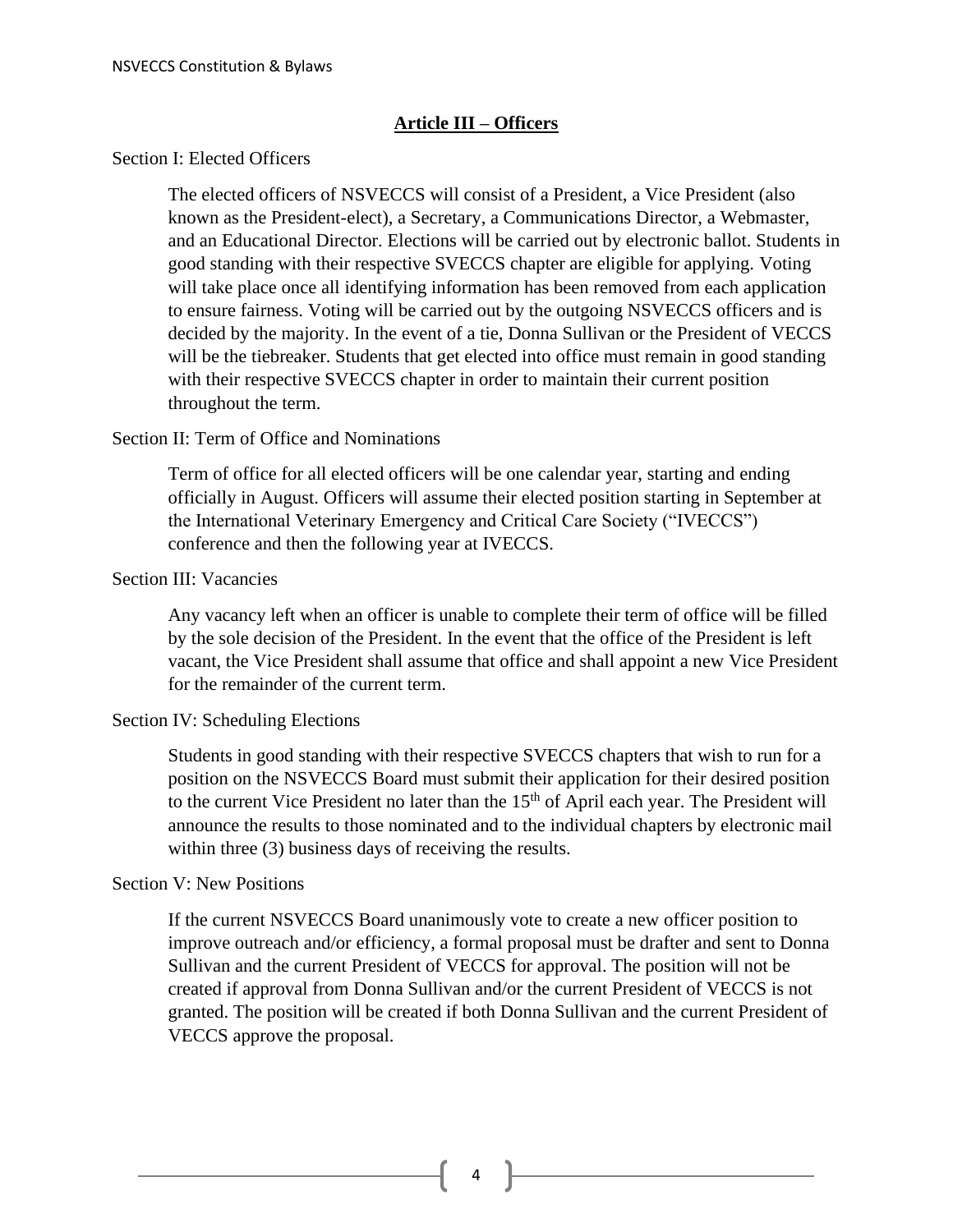#### **Article IV – Duties of the Officers**

#### Section I: President

The President shall serve in the capacity of administrator of NSVECCS, subject to the policies and bylaws of the organization. They shall serve as spokes-person for the organization, to VECCS, sponsors, and to the general public. They shall also conduct meetings of the NSVECCS officers to discuss policy change, ideas, concerns, questions, and shall carry out all other responsibilities by the office. The President will appoint and direct ad hoc committees as necessary for specific projects. It is the duty of the President to oversee the activities and communications of the officers.

#### Section II: Vice President (President-Elect)

The Vice President shall carry out those duties necessary to assist the President, and shall fulfill the temporary office of President in the event that the elected President is temporarily or permanently unable to conduct their position. It is their duty to oversee the activities and communications of the student chapters and create, distribute, and collect data from the NSVECCS survey. The Vice President will also obtain applications for the annual National officer election. They shall also maintain and coordinate the externship database and all associated correspondence.

#### Section III: Secretary

The Secretary shall assist in the communications with the chapter officers and direct all inquiries to the correct National board officers. They shall be responsible for ensuring the officers and advisor(s) of each respective chapter have correctly updated their board member list each semester. The updated roster will then be saved in the corresponding Google Drive folder for each calendar year. They will also be responsible for preparing, recording, editing, and distributing all meeting minutes. Additionally, it is the Secretary's responsibility they upload to each set of meeting minutes within three (3) business days following the meeting. If they are unable to attend the meeting, this responsibility will fall on the Vice President. In the event that both officers cannot attend the meeting, the President will appoint an officer this duty.

#### Section IV: Communications Director (CD)

The Communications Director will share responsibility for maintaining communication on the official NSVECCS Facebook page with the Webmaster. The CD will also have a portion of the list of school chapters for communicating with as information needs dissemination. Additionally, it will be the CD's responsibility to ensure that the assigned schools keep up with their active status, or alter the President if they need to be flagged for probation and unable to receive chapter benefits. They will also be assigned the organization and editing of the biannual newsletters (Fall and Spring). Additionally, the Communications Director will be responsible for contacting chapters for submissions for Vital Signs; in conjunction, they will be responsible for maintaining the current and previous editions/publications in the Google Drive. The CD has full creative and artistic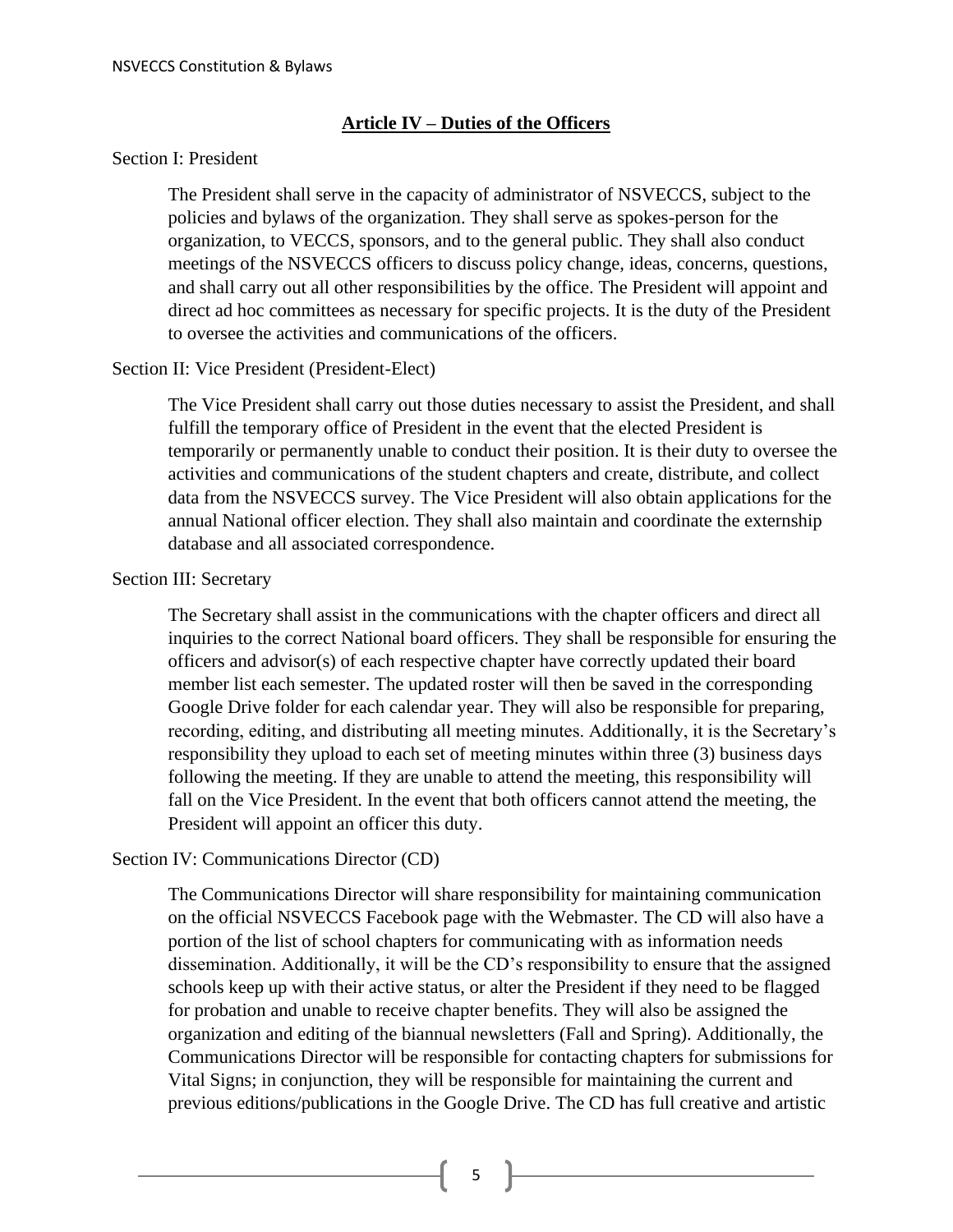freedom for the Vital Signs publications, but the final draft must be approved by the other officers and the advisor. The CD will then be responsible for emailing a PDF copy to the officers to ensure each board member can disseminate the newsletter to each chapter and their respective advisor(s).

## Section V: Webmaster

The Webmaster will share responsibility for maintaining communication on the official NSVECCS Facebook page with the Communications Director. The Webmaster is charged with maintaining the NSVECCS website [\(www.sveccs.org\)](http://www.sveccs.org/) and updating at least once a semester (Fall/Spring). They will be required to collect all the accurate information required to keep the membership as well as the general public informed. Changes to the website will be designated by the current President; however the Webmaster has free creative and artistic domain over the website. If links are used in the website, the Webmaster is responsible for checking periodically each link is still functional and not broken.

## Section VI: Education Director (ED)

The Education Director is responsible for coordinating grants (Education, CPR, etc.) and all communications involved in the process such as: sending the email templates to fellow board members, Facebook advertisement and reminders, organizing a unanimous decision, notifying the board of the winner, and notifying the winning chapter. They must be involved with ensuring the check is sent to the correct school in a timely manner, within thirty (30) business days. The ED is mainly responsible for organizing speakers for a live webinar each month via Veterinary Information Network (VIN.com), Zoom, or other platforms. The ED will be responsible for webinar advertising, scheduling of posts, gaining permission to record and upload the recordings (via YouTube) and sharing the link where appropriate. The ED will also be responsible for publicizing educational information related to ECC on the NSVECCS Facebook page as well as help manage the page.

## Section V: All Positions

Each position is not limited to the responsibilities listed above and may be asked to take on additional responsibilities for the betterment of the board and NSVECCS. Each officer is responsible for updating the biannual contact information for the specifically assigned schools within five (5) business days of receiving the updated information.

## **Article V – Board of Directors**

Section I: Duties and Responsibilities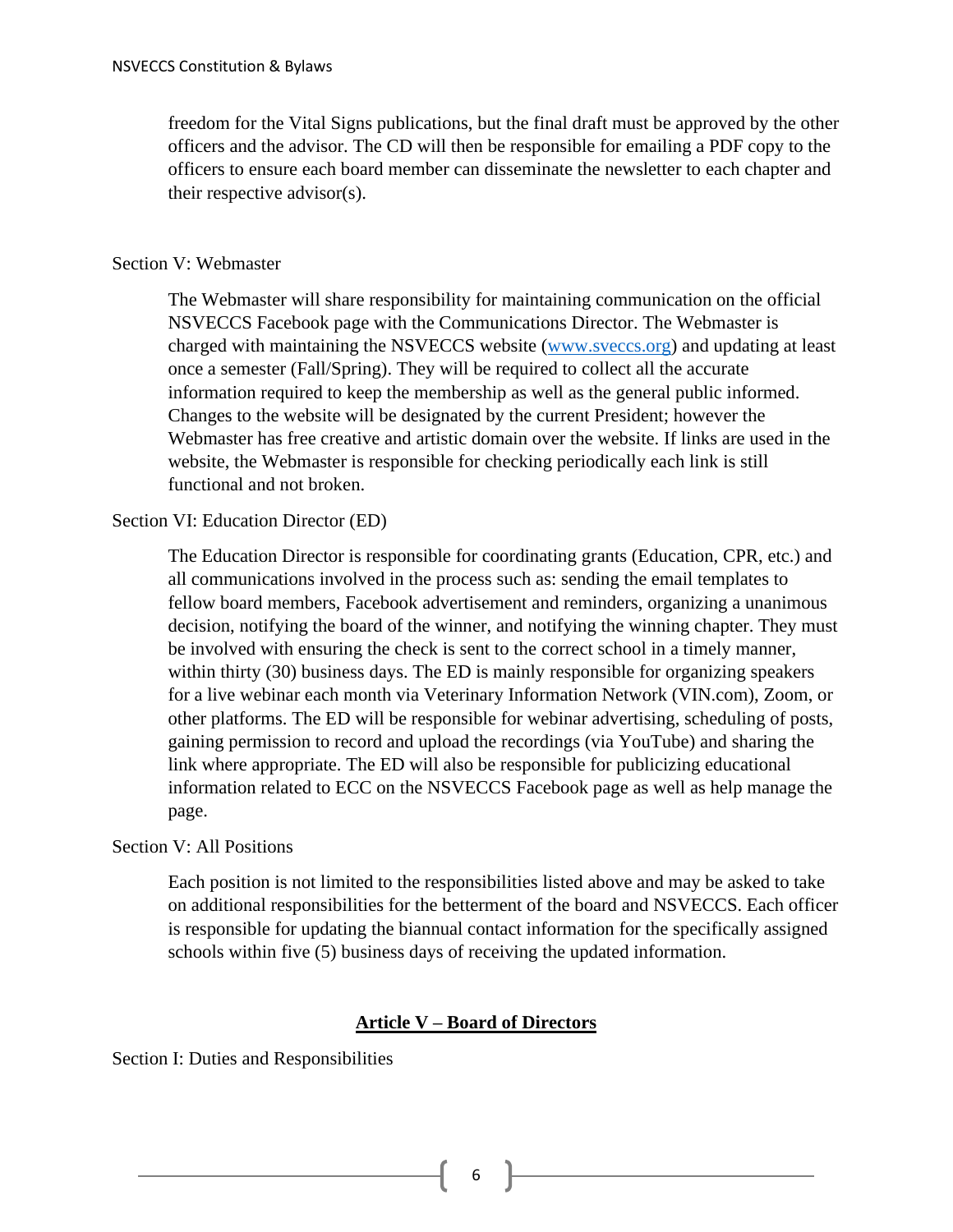The Board of Directors shall be responsible for carrying out the business of NSVECCS. To this end, the Board shall function in the following capacities:

- 1) Directing the policies and management of NSVECCS.
- 2) Providing guidance to the various committees, SVECCS chapters, and individual members as possible.
- 3) Determining the time, place, and content of meetings.
- 4) Managing the financial aspects of NSVECCS.
- 5) Voting and producing decisions upon the recommendations of the various committees.
- 6) Coordinating and working with the VECCS office as necessary to promote VECCS, NSVECCS, SVECCS, and IVECCS.

## Section II: Composition

The Board of Directors shall consist of the elected officers as mentioned above, the NSVECCS advisor, and the immediate past-President.

#### Section III: Meetings

A meeting will be scheduled and held once a month with at least the current officers, and ideally with the remainder of the Board of Directors. Various meetings are to be scheduled and held as necessary with at least twenty-four (24) hours' notice.

The Board will meet by conference call at least once per quarter, along with the introduction meeting held at the annual IVECCS conference.

## **Article VI – Benefits**

Section I: IVECCS

Each new student elected for the NSVECCS Board of Directors, and at a minimum, the immediate past-President shall be invited to attend IVECCS each year to plan and prioritize objectives for the organization of that year.

## Section II: JVECC

The student Board of Directors shall also receive a complimentary yearly subscription to the *Journal of Veterinary Emergency and Critical Care* ("JVECC").

## **Article VII – Chapter Requirements**

Section I: Status of the Chapters

7 **F**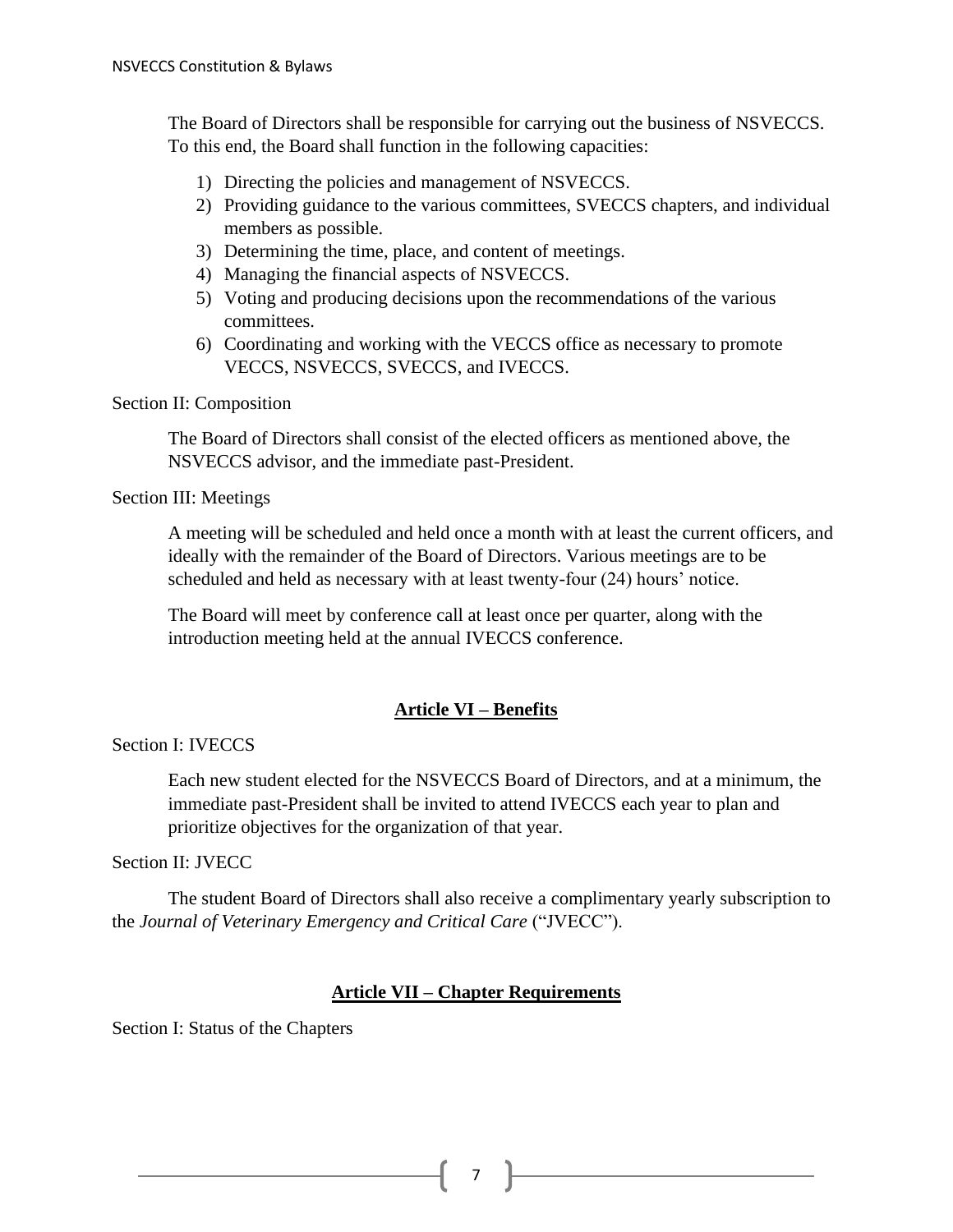The following sections are stated as requirements for all SVECCS chapters regardless of their country of origin. A chapter is deemed "Active" or "In Good Standing" if and when they are in accordance with the following sections.

Any chapter and all chapters that fail to provide the required information in a timely manner (or by the stated deadline) will be put into "Probationary" status for one year. During that year the chapter may fulfill the requirements and become "Active" once again. If the chapter does not fulfill their requirements during their probationary year, the will be deemed "INACTIVE" and will not receive any benefits from NSVECCS. See Article VIII – Chapter Benefits for more information.

## Section II: Chapter Officer Changes

Each chapter is required to submit an updated Chapter information via electronic mail or through Facebook to the NSVECCS Secretary within fourteen (14) days of their elections. Failure to do so may result in their chapter being placed in the "Inactive" status, and thereby, not eligible for any award or programs sponsored by VECCS.

## Section III: Biannual National Newsletter ("Vital Signs")

Each chapter is required to submit *at least one* contribution to Vital Signs each year. This can be done in the Fall or the Spring semester, and ideally should be sent to the NSVECCS Communications Director. It can be from members of the respective chapter or officers and should related to VECCS, IVECCS, NSVECCS, or their own SVECCS. Topics may include, but are not limited to: fundraising events, wet labs, rounds/talks/lectures, special topics in ECC, externships, internships, residencies, or chapter business and marketing. Deadlines for submission in either Fall or Spring will vary slightly from year to year, but the most up to date information will be sent by each NSVECCS representative to the schools under their jurisdiction.

## Section IV: Updated Constitutions

Each chapter must provide an updated copy of their Constitution at least once a calendar year to remain on file at the discretion of the executive board. All copies should be electronically submitted to the current National Secretary. A reply email for confirmation must be submitted by the NSVECCS Secretary to the sender. If a sender does not receive a reply correspondence within *fourteen* (*14*) business days, they should contact the current National President. This document must be emailed by the end of the school year; deadlines will vary slightly from year to year, but the most up to date information will be sent by each NSVECCS representative to the schools under their jurisdiction.

## Section V: Updated Member Lists

Each chapter must provide an updated list of their members at least twice per calendar year (Fall/Spring). The roster should be sent to the National Secretary in the Fall and Spring semester (October for the Fall and March for the Spring). A reply email for confirmation must be submitted by the NSVECCS Secretary to the sender. If a sender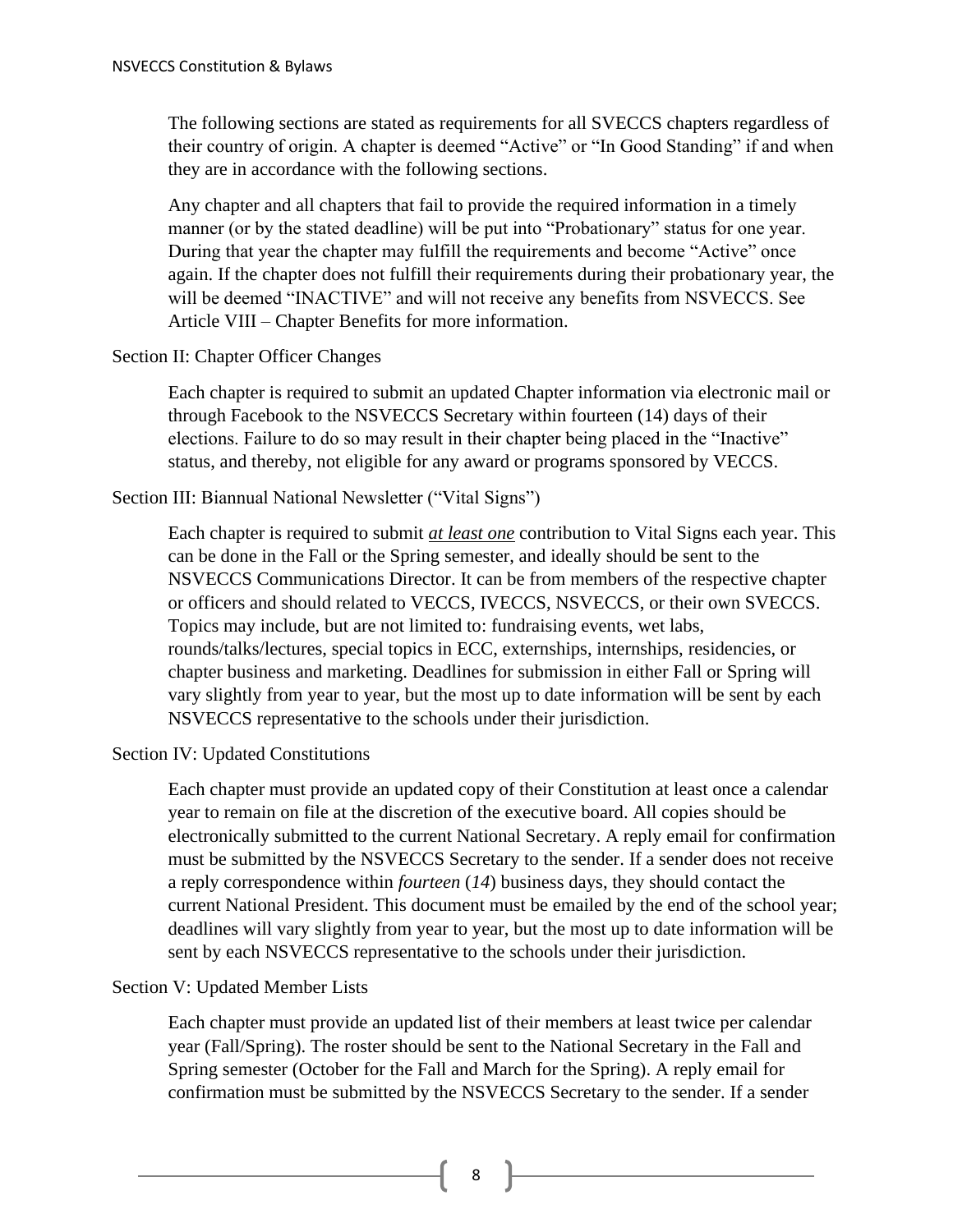does not receive a reply correspondence within *fourteen* (*14*) business days, they should contact the current National President. Deadlines will vary slightly from year to year, but all chapters will be given the most up to date information via email from their NSVECCS representative each semester.

Section V: Updated Advisor Information

Each chapter must provide an updated contact information (full name and email) for their advisor at least twice a year, which is due with each semester's member list, and any time there is a change or addition of an advisor. This should be sent to the National Secretary. A reply email for confirmation must be submitted by the NSVECCS Secretary to the sender. If a sender does not receive a reply correspondence within *fourteen* (*14*) business days, they should contact the current National President.

## **Article VIII:** *Active* **Chapter Benefits**

Chapters that are considered "Active" will be able to apply for, and receive, the following:

- $\checkmark$  A stipend for travelling to IVECCS from VECCS. The amount is discretionary to the VECCS Board.
- $\checkmark$  Biannual education grants.
- $\checkmark$  CPR Grant(s). The amount is discretionary to the NSVECCS Board.
- $\checkmark$  Electronic JVECC subscription.
- $\checkmark$  Monthly free webinars.

## **Article IX: Probationary Status**

Section I: What is "Probation" and when does this occur?

Probationary status refers to a chapter that may have turned in all their requirements for the academic year, but failed to do so within the allotted time. For example, if Chapter X submits everything on November  $1<sup>st</sup>$ , but the deadline was October  $31<sup>st</sup>$ , they are on probation. This includes chapters that have turned in partial requirements and submit the remainder after the deadline. For example, Chapter Z submits everything except update contact information. Each chapter must be informed of their current status (active or probation) once our Excel sheet has been finalized and Donna has been informed and what it means (see next sections).

Section II: What does this mean for schools that fall under this category?

Probationary status means that the specific chapter may not apply for any grants that we offer for that academic year. If they do apply, their application will be removed and they will be

9 ]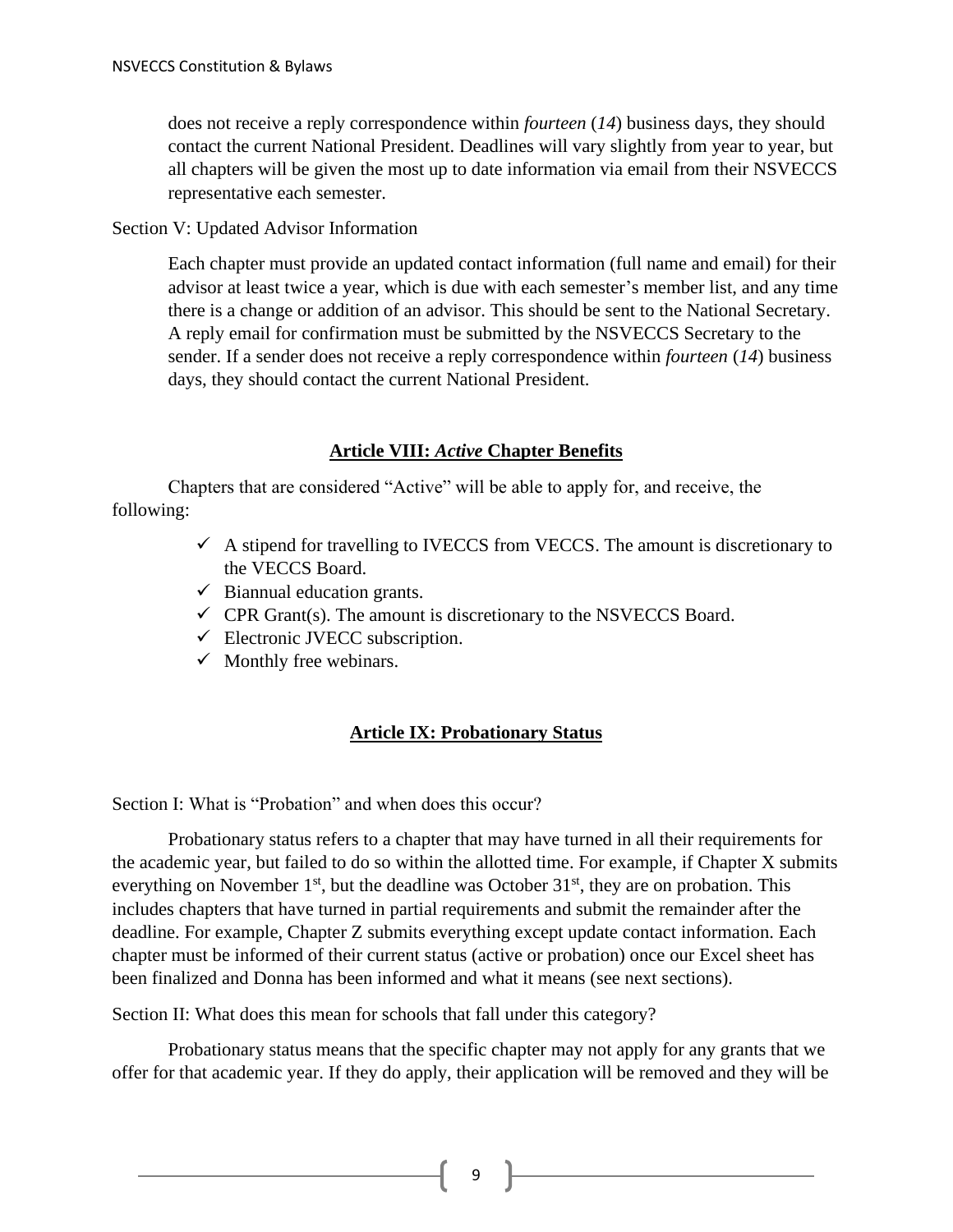informed why that was. However, chapters will be eligible for the Cross-Over award, so their 4<sup>th</sup> year students don't miss an excellent opportunity for something that was not their fault.

Section III: How does a chapter become active again?

Chapters that are on probationary status will become active if they submit the requirements on time for the next academic year. They will remain on probation until that following year. For example, if they were on probation for 2020, they will remain so until requirements are due (and they submit them before the deadline) for 2021.

## **Article X: Amendments to the Constitution**

## Section I: When

Amendments to the NSVECCS Constitution and Bylaws can be made at any time by the President and Vice President.

## Section II: Voting and Ratification

Amended Constitutions and Bylaws must be voted for in favor by at least 2/3 of the current elected NSVECCS Board of Directors. A minimum thirty (30) day notice of the proposed changes and acceptance of comments for consideration prior to voting on the proposed amendments by the "Active" SVECCS chapters. Once the vote has been passed to amend either the Constitution or Bylaws, each officer must e-sign at the end of this document in order to ratify the amended version. An updated version must be electronically mailed and posted to the NSVECCS Facebook page within seven (7) days of ratification.